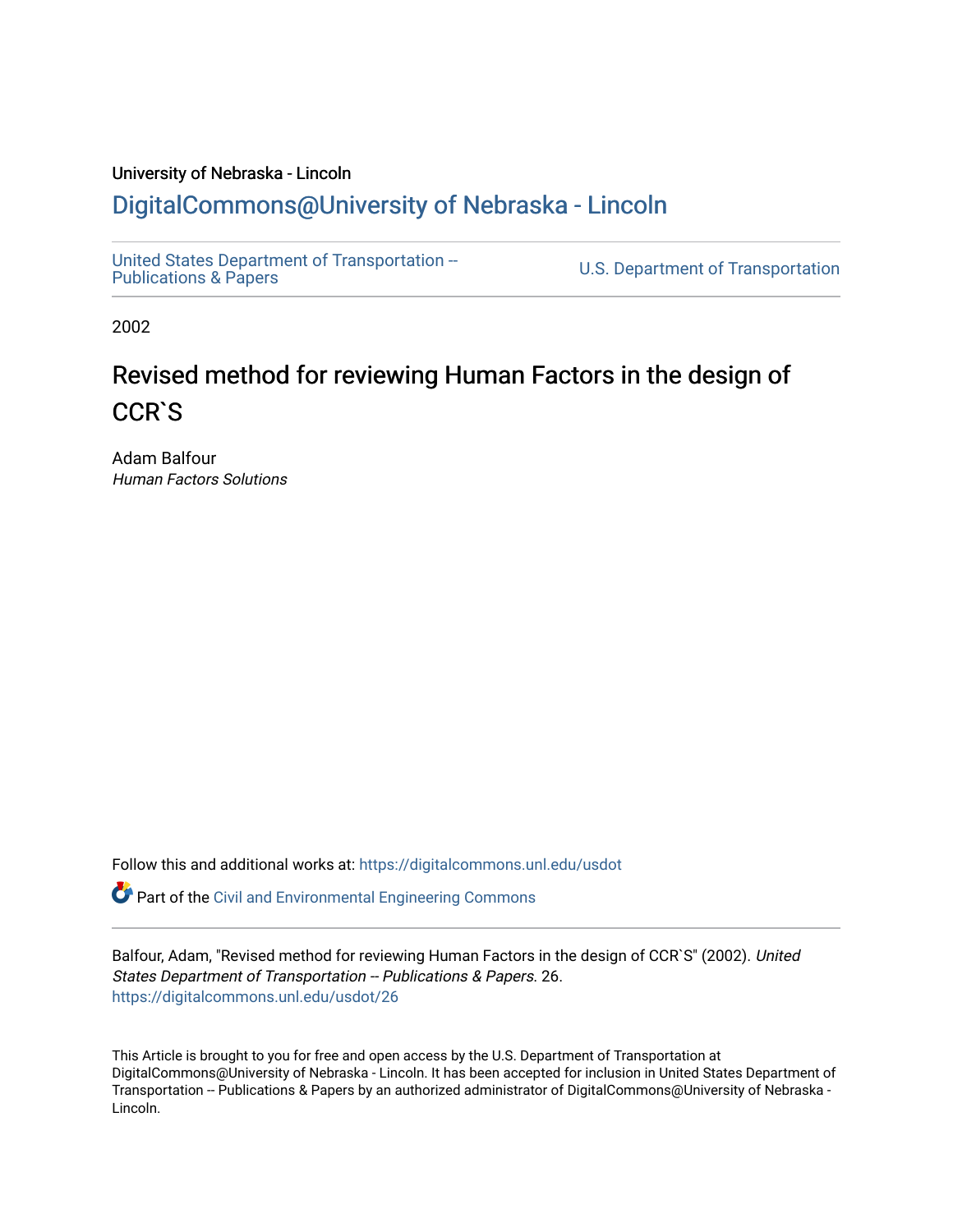Revised method for reviewing Human Factors in the design of CCR`S

> Adam BalfourHuman Factors Solutions - Norway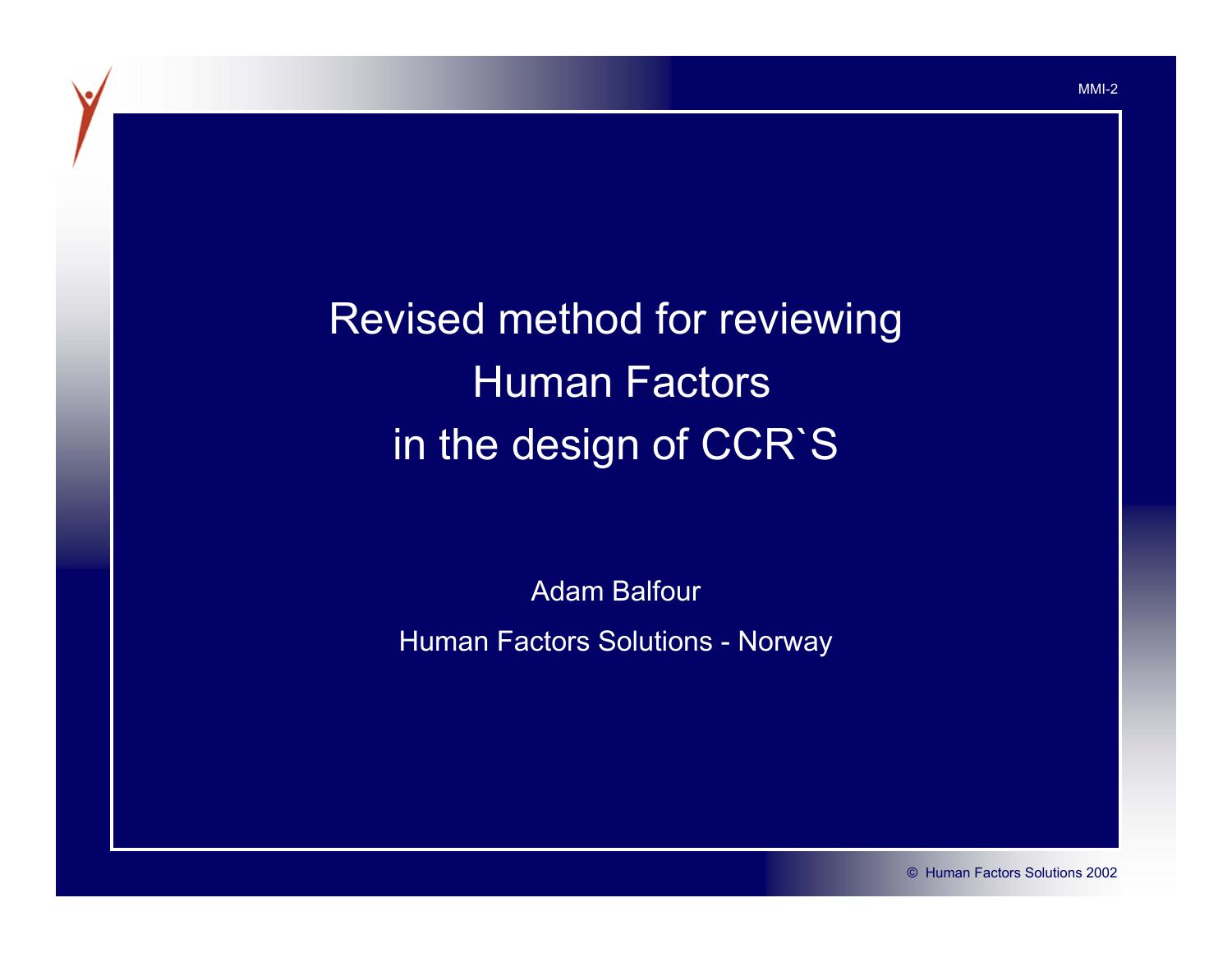#### Human Factors Solutions - Norway

- Idea**ABB –NPD –Safetec**
- **Concept Super Eva – Kristin**
- **Detailed Grane –Balder –West Future II**
- **Operation Jotun A**
- Modification **Eldfisk – Petrojarl – MMI-2**
- V & V**Kristin – Kvitebjørn – Oseb erg C**







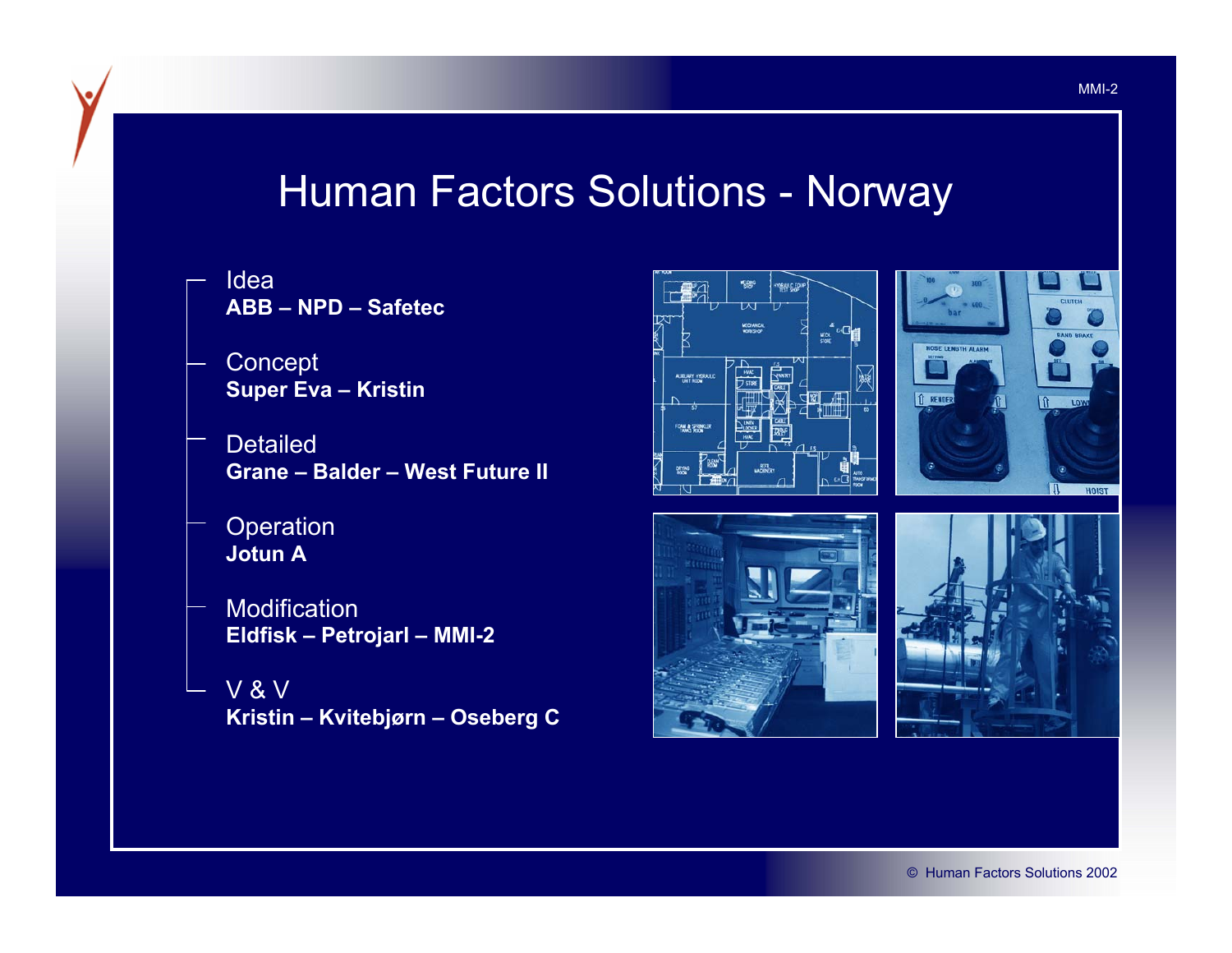## ABBREVIATIONS

#### MMI-1

"A method for reviewing Human Factors in Control Centre Design", NPD June 2000.

#### MMI-2

Revision of "A method for reviewing Human Factors in Control Centre Design" , NPD October 2002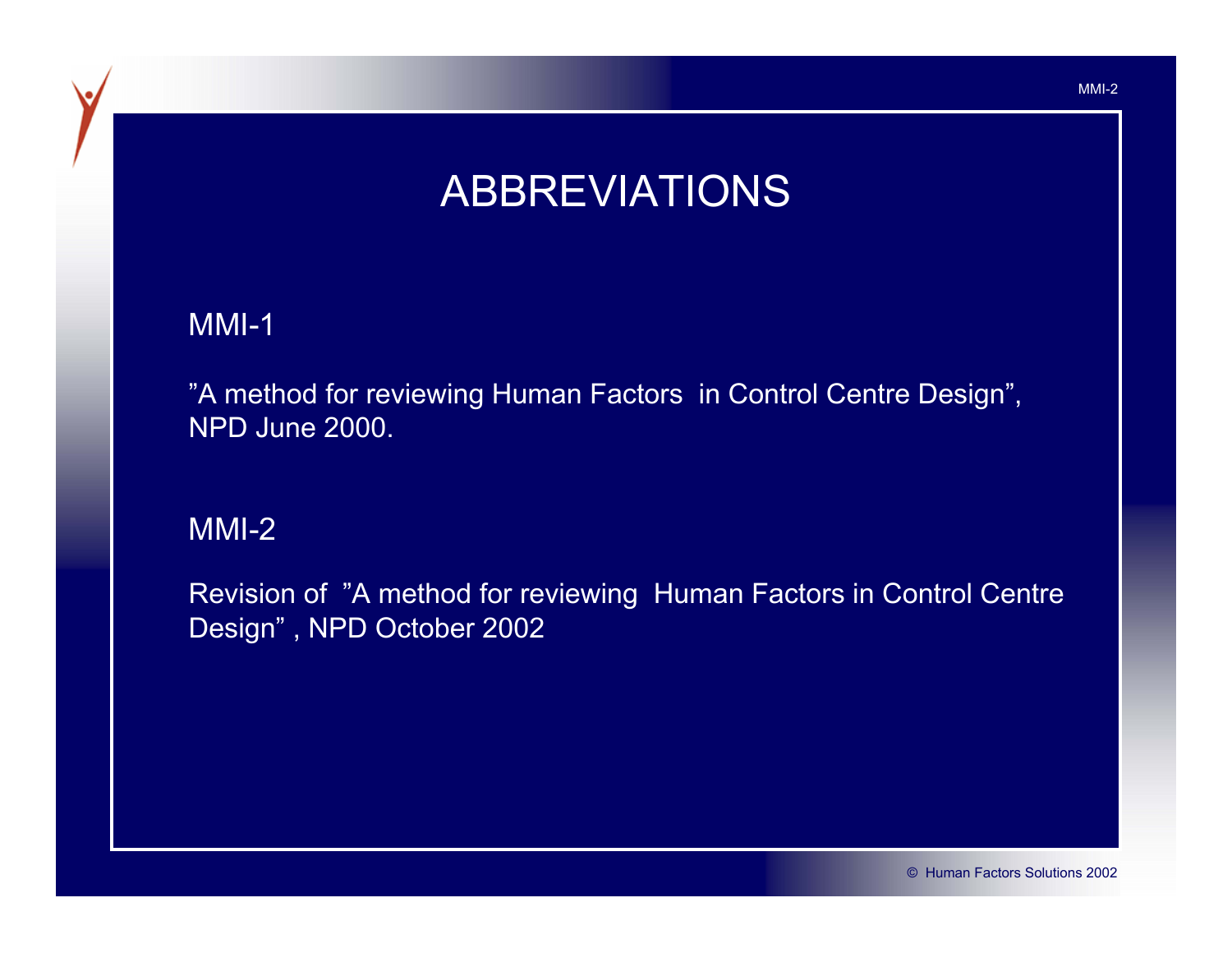### HFW 2002 GOALS

- MMI-2 October 2002
- Share experience MMI -1
- Gain YOUR experience reviewing HF in CCR design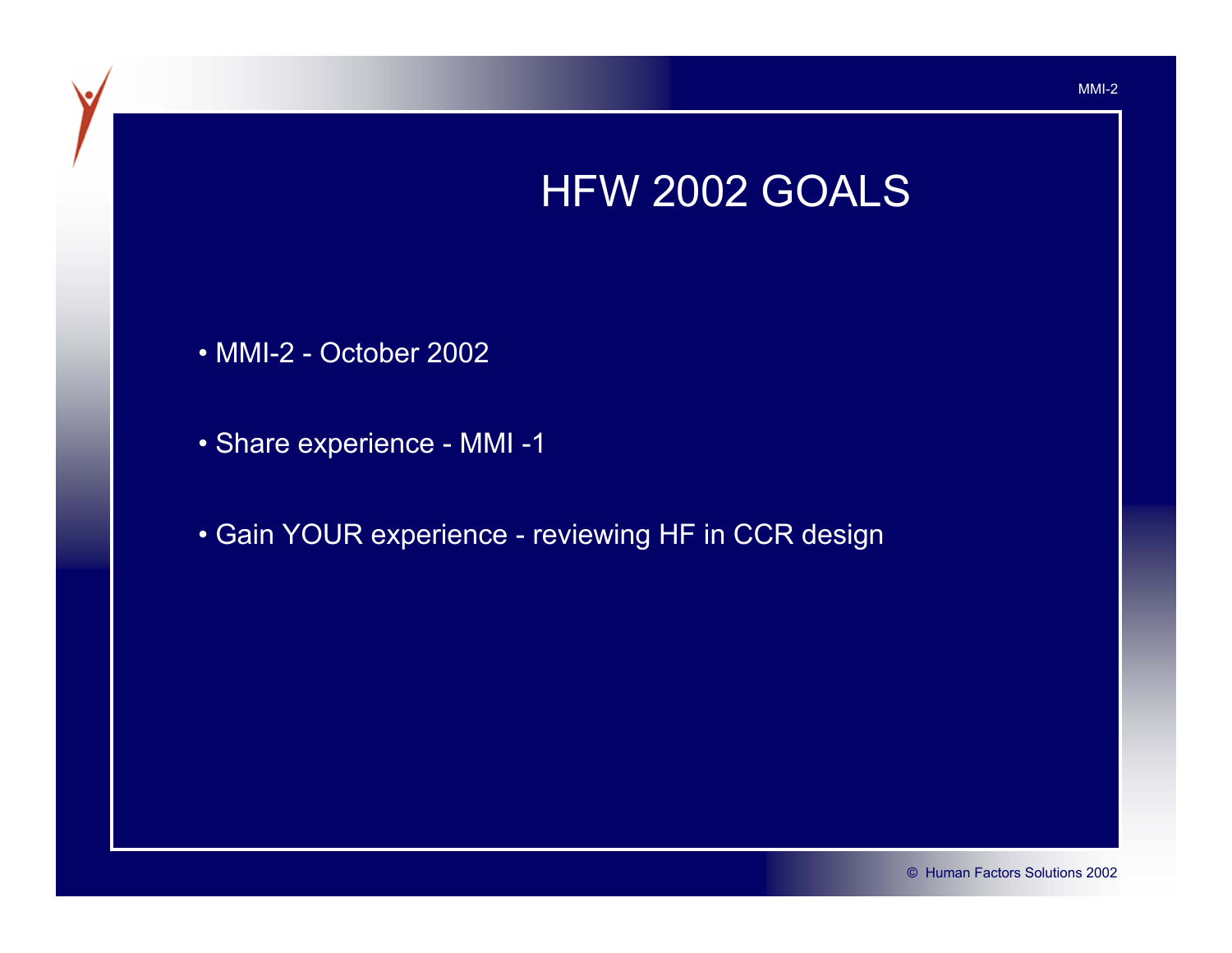## AGENDA

MMI-1 **Background** Goals Preliminary results MMI-2 Goals Project plan Preliminary requirements Preliminary Concepts ISSUES

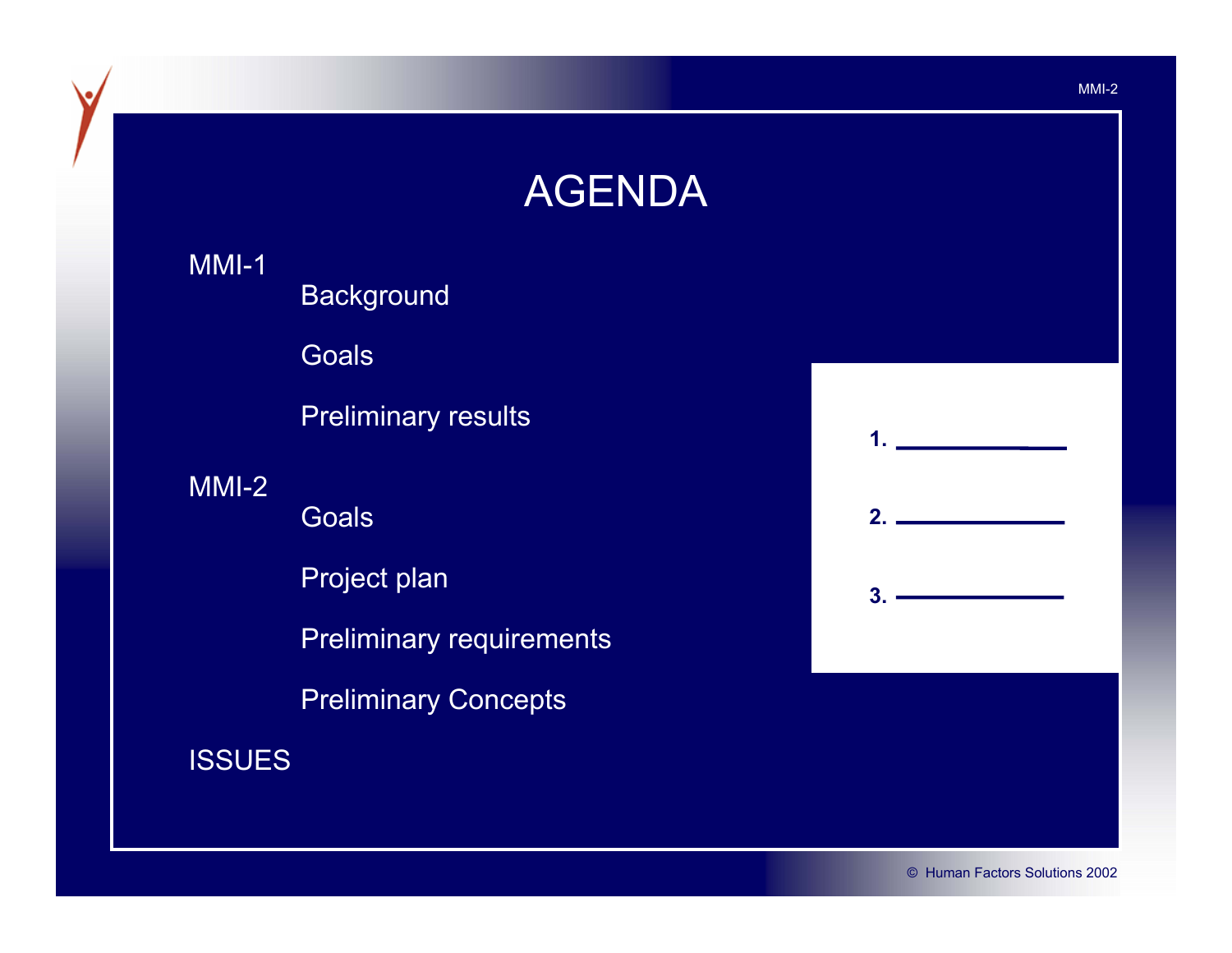# MMI-1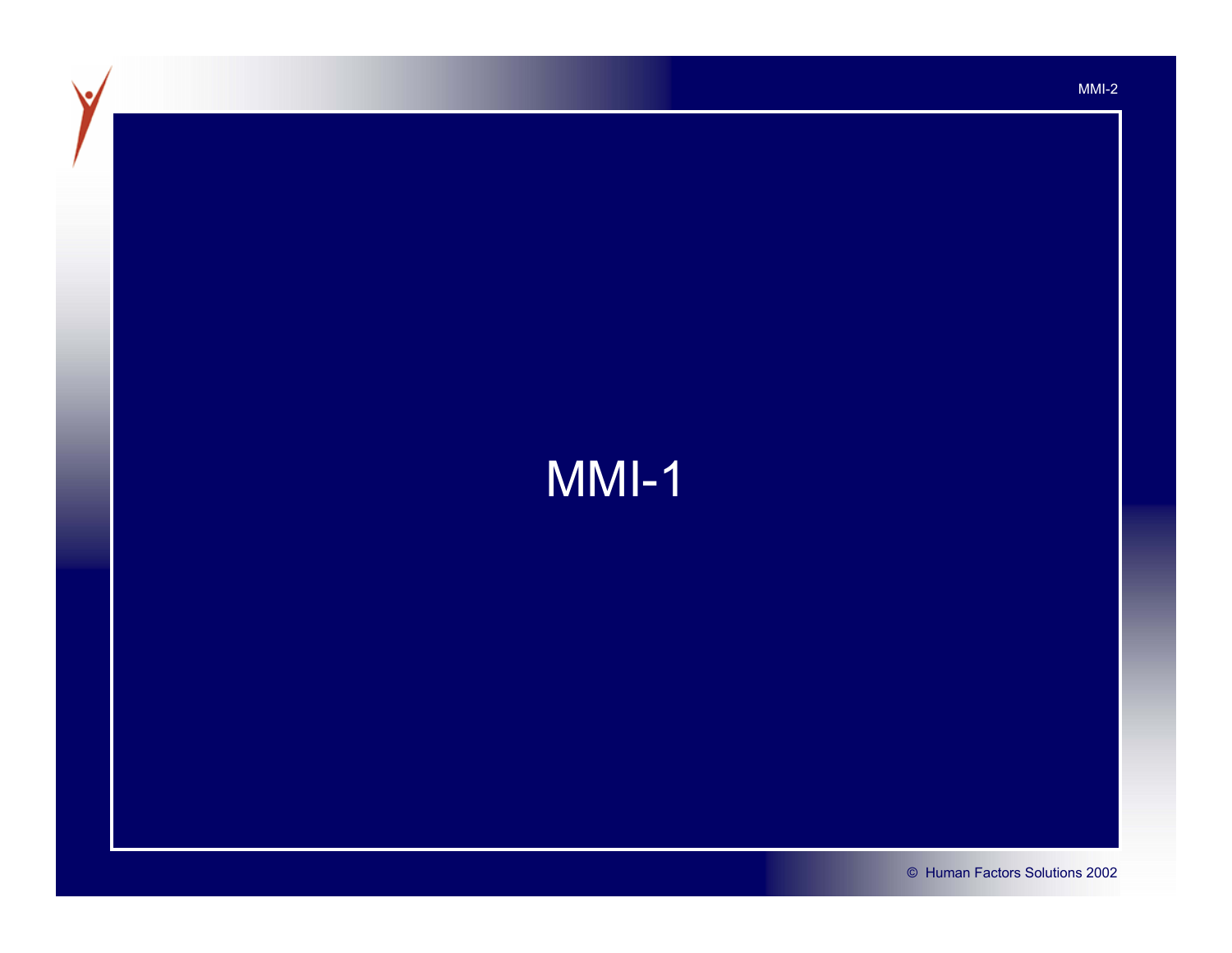### BACKGROUND MMI -1 - NPD - AUDITS

- •Too many alarms
- •New functions in CCR
- • Increased complexity and demand on staff
- • New technology challenges established safety philosophy
- •Reduced manning in CCR
- •Remote control - onshore



Illustration: Courtesy of Maritime Hydraulics, Nor way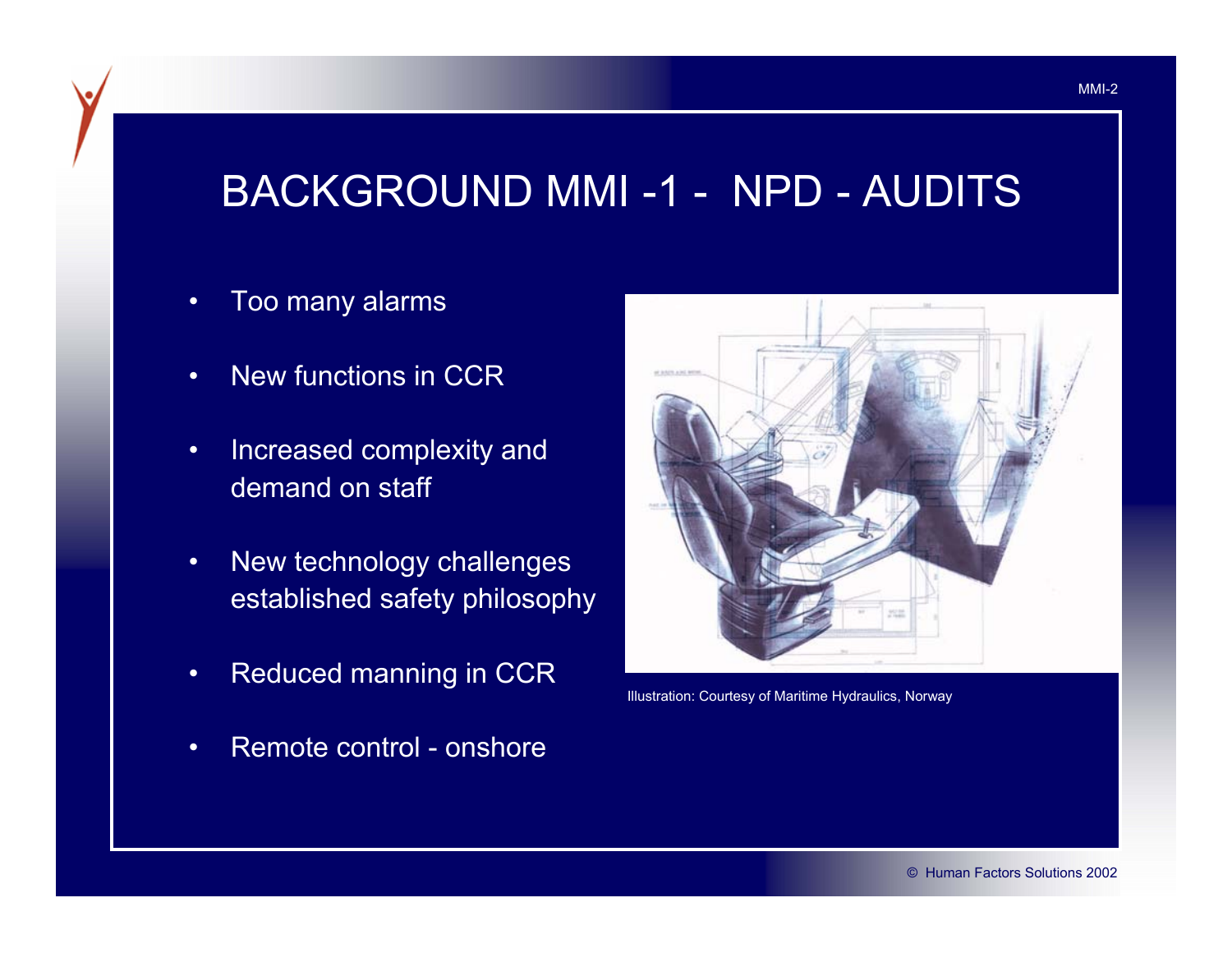## Consoles

- Space for paper, pens
- Location contrast
- Large fixed keyboards
- Not adjustable

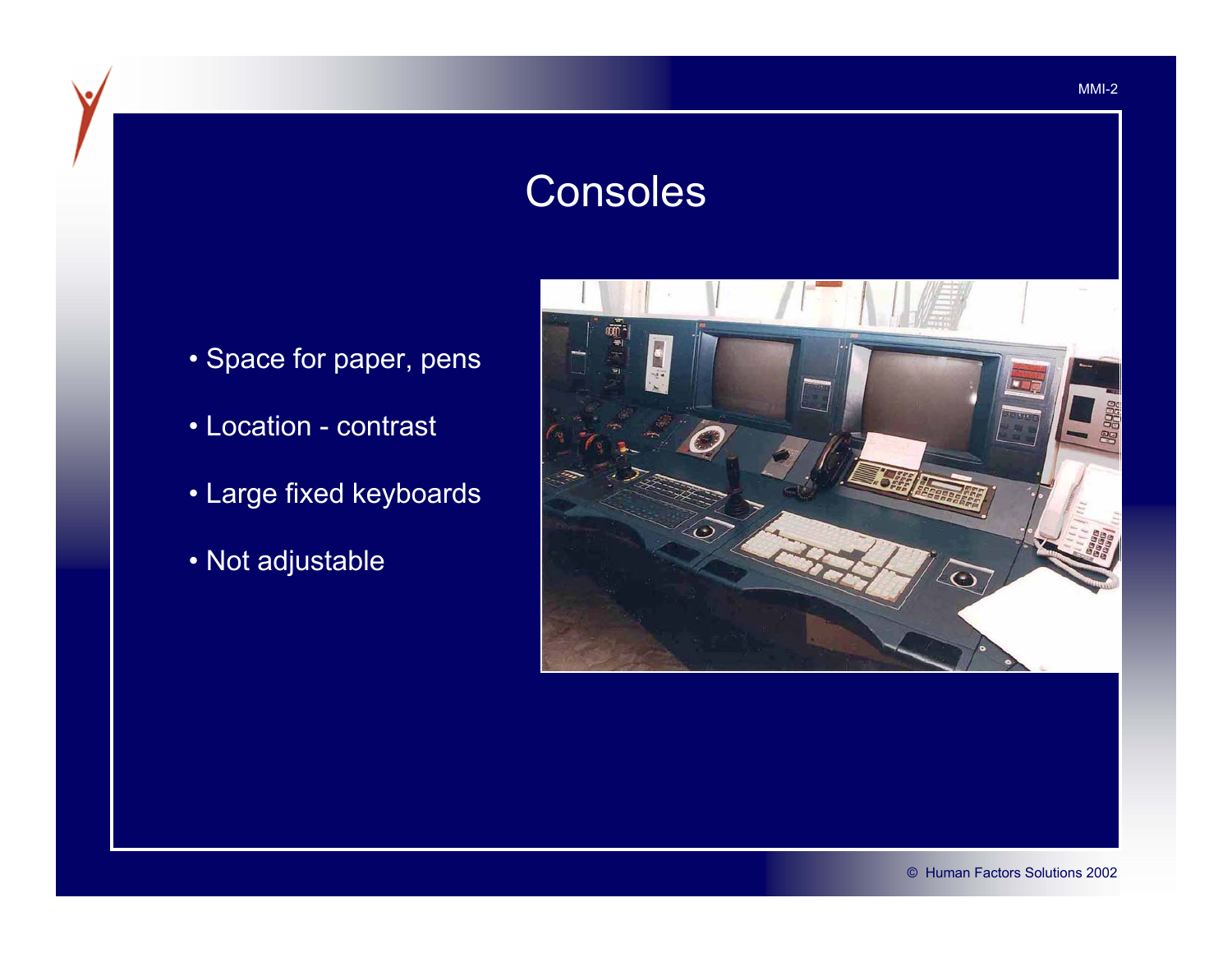## Alarm systems

- No philosophy
- Alarm list
- Too many
- Inconsistent
- No priority
- No grouping
- Incomprehensible

| arm        | 937848 |      |
|------------|--------|------|
|            | 938848 |      |
|            | 4848   |      |
| rm         | 7658   | 0000 |
| Alarm 5    |        | 0000 |
| Alarm 6    |        | 0000 |
| Alarm 7    |        | 0000 |
| 8<br>Alarm |        | 0000 |
| 9<br>Alarm | 832848 | 0000 |
| arm        | 937838 | 0000 |
|            | 933788 |      |
|            | 932468 |      |

#### Alarm Presentasjon

| Alarm <sub>1</sub> | 937848 | 0000        |
|--------------------|--------|-------------|
| Alarm <sub>2</sub> | 938848 | 0000        |
| Alarm 3            | 924848 | 0000        |
| Alarm 4            | 937658 | 0000        |
| Alarm 5            | 937148 | 0000        |
| Alarm 6            | 937068 | 0000        |
| Alarm <sub>7</sub> | 937848 | 0000        |
| Alarm 8            | 932748 | 0000        |
| Alarm <sub>9</sub> | 832848 | 0000        |
| Alarm 10           | 937838 | 0000        |
| Alarm 11           | 933788 | 0000        |
| Alarm 12           | 932468 | <b>0000</b> |
|                    |        |             |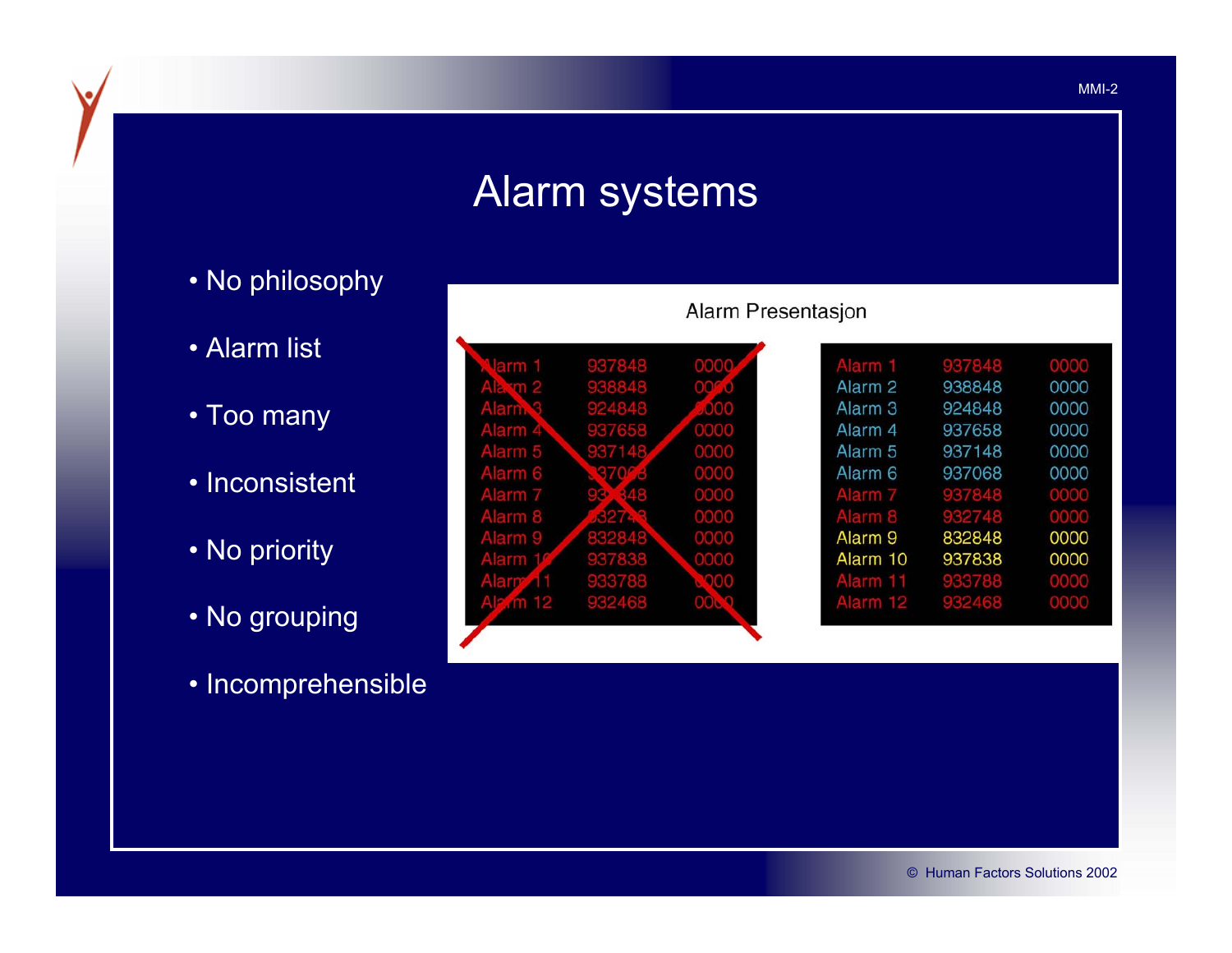## **Navigation**

- Inconsistent
- Difficult hierarchical
- Remember screen nr.
- Limited search functions

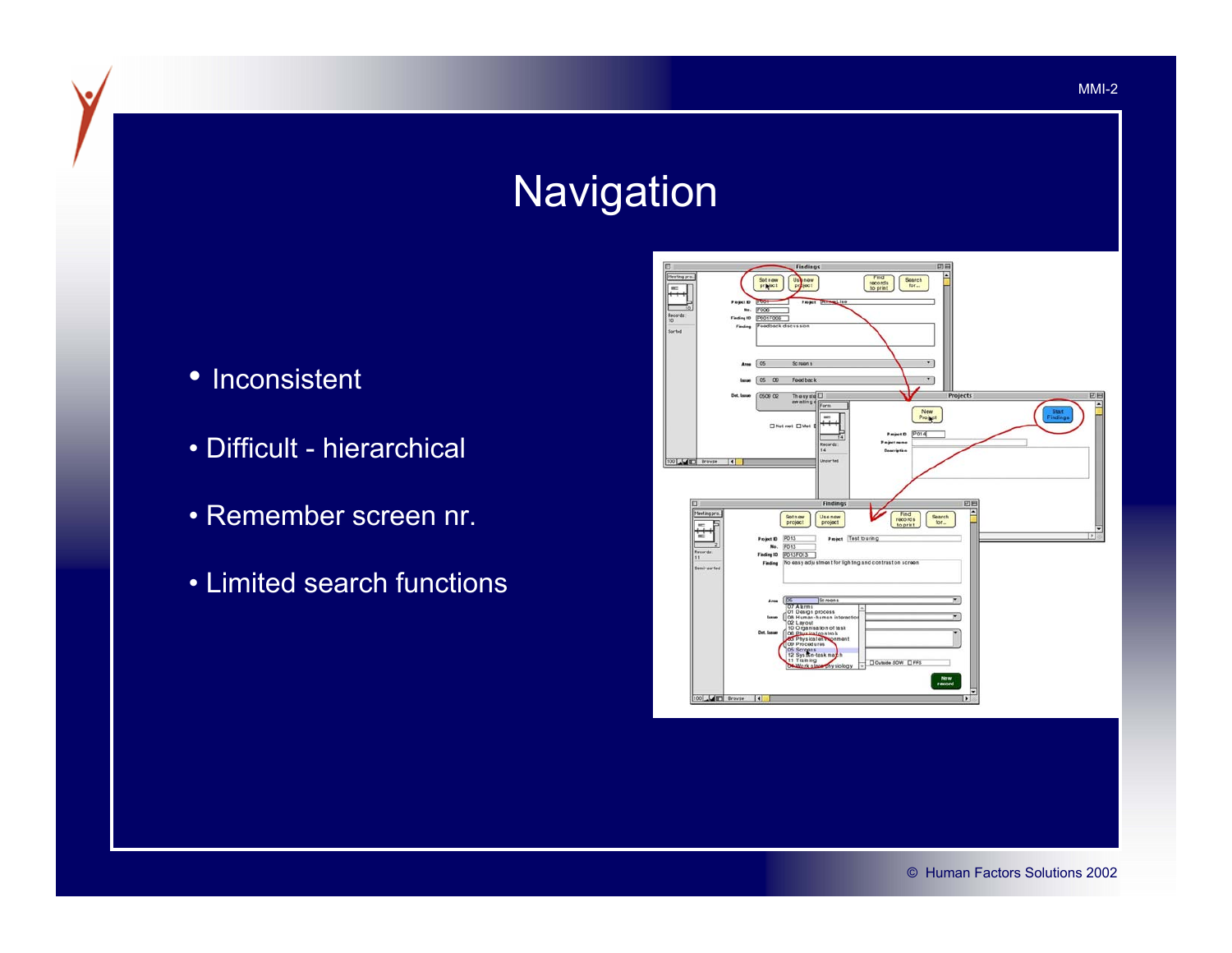## Colour /graphics

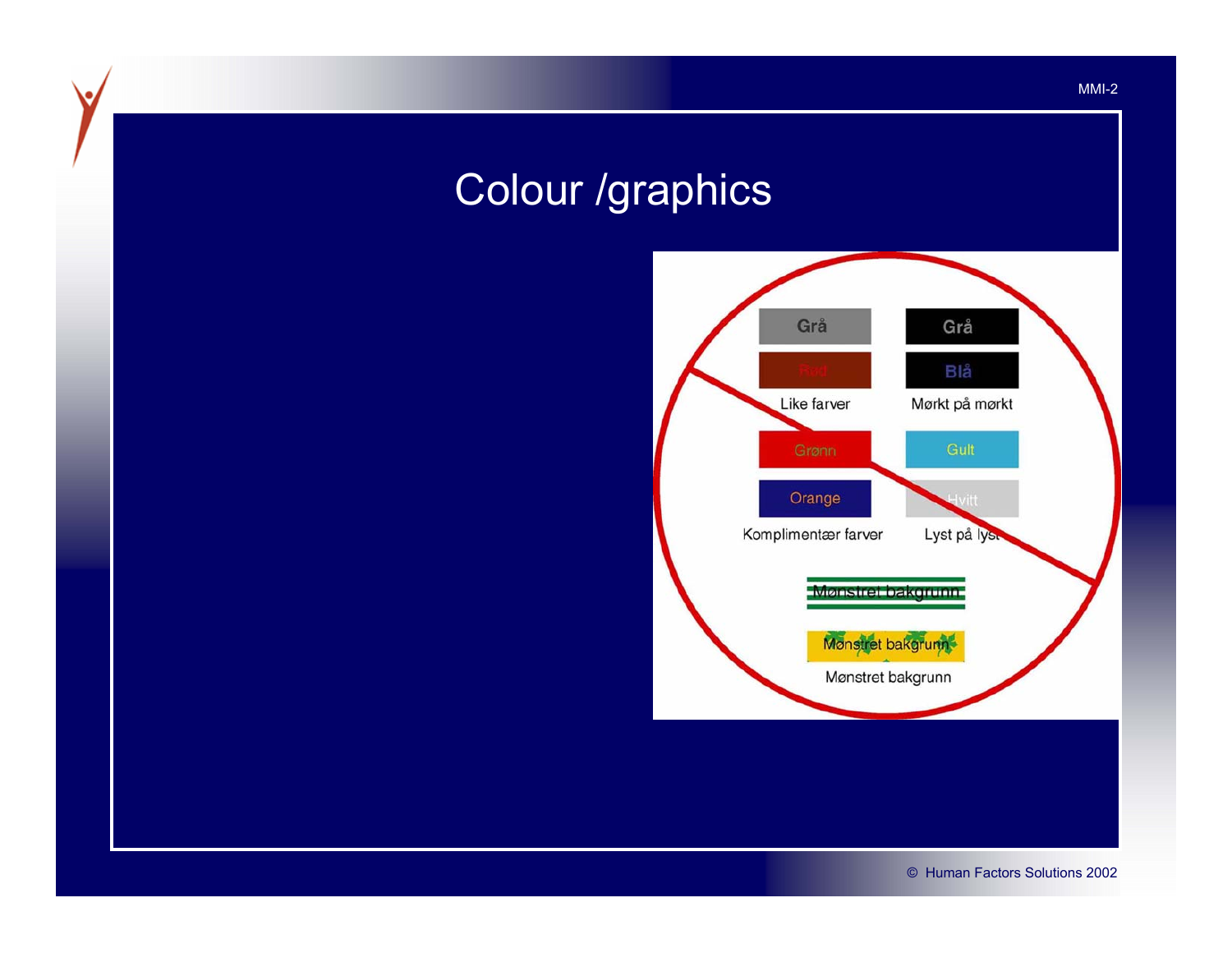## CCR Layout



© Human Factors Solutions 2002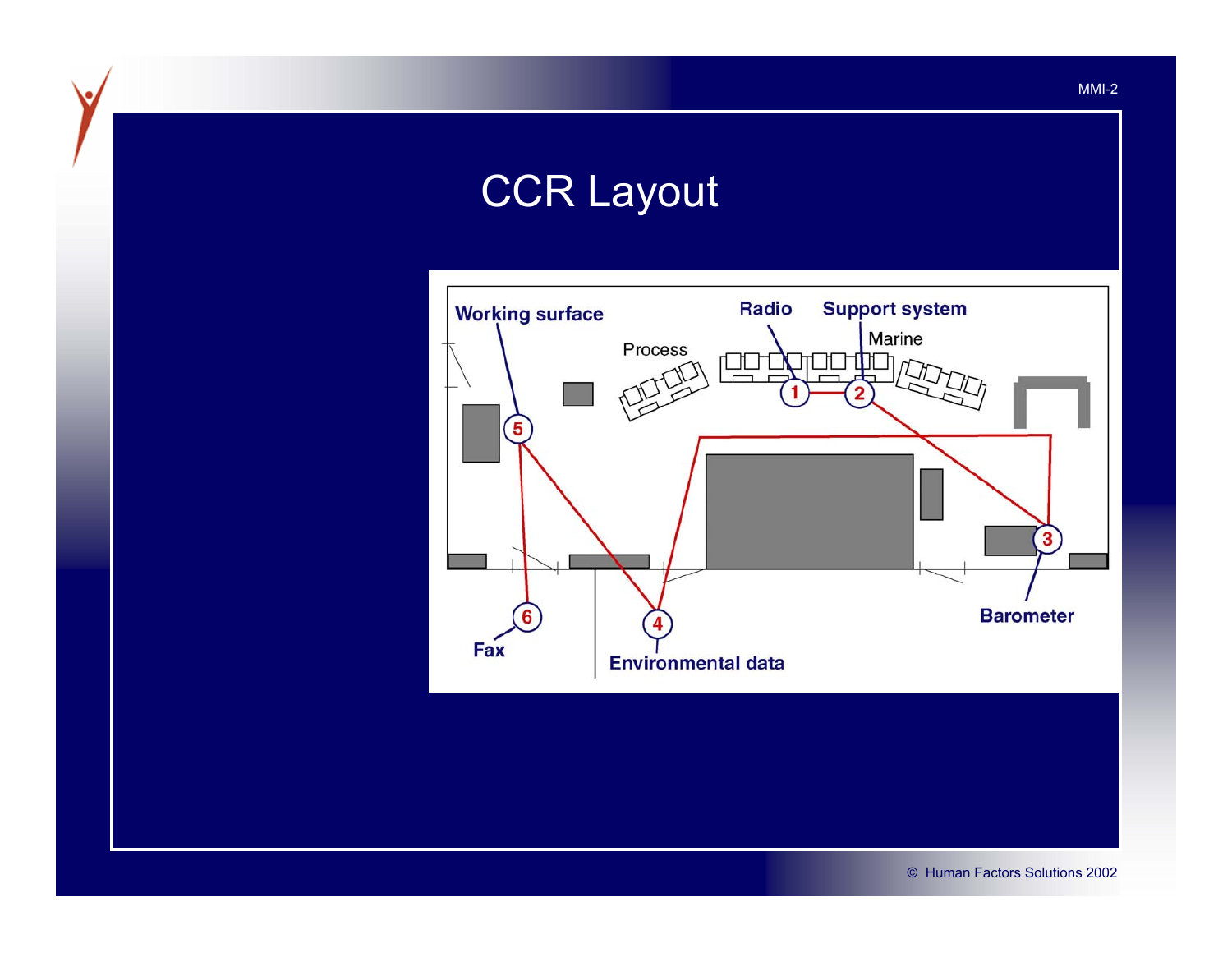|              | <b>GOALS MMI-1</b>                                                                                                                                                                                                         |
|--------------|----------------------------------------------------------------------------------------------------------------------------------------------------------------------------------------------------------------------------|
| Goals:       | Provide NPD & industry with common basis for:<br>- safe working practices in CCR<br>- acceptable total workload in CCR<br>- reduction - human error<br>- structured HF methods<br>- evaluation of solutions vs regulations |
| Product:     | Systematic CCR audit tool (design - mod -incidents)                                                                                                                                                                        |
| Users & Use: | Authority-revision, incidents                                                                                                                                                                                              |
|              | Industry - management, planing, development<br>revision, updates, modification                                                                                                                                             |
| Based on:    | ISO 11064 structure and requirements                                                                                                                                                                                       |

MMI-2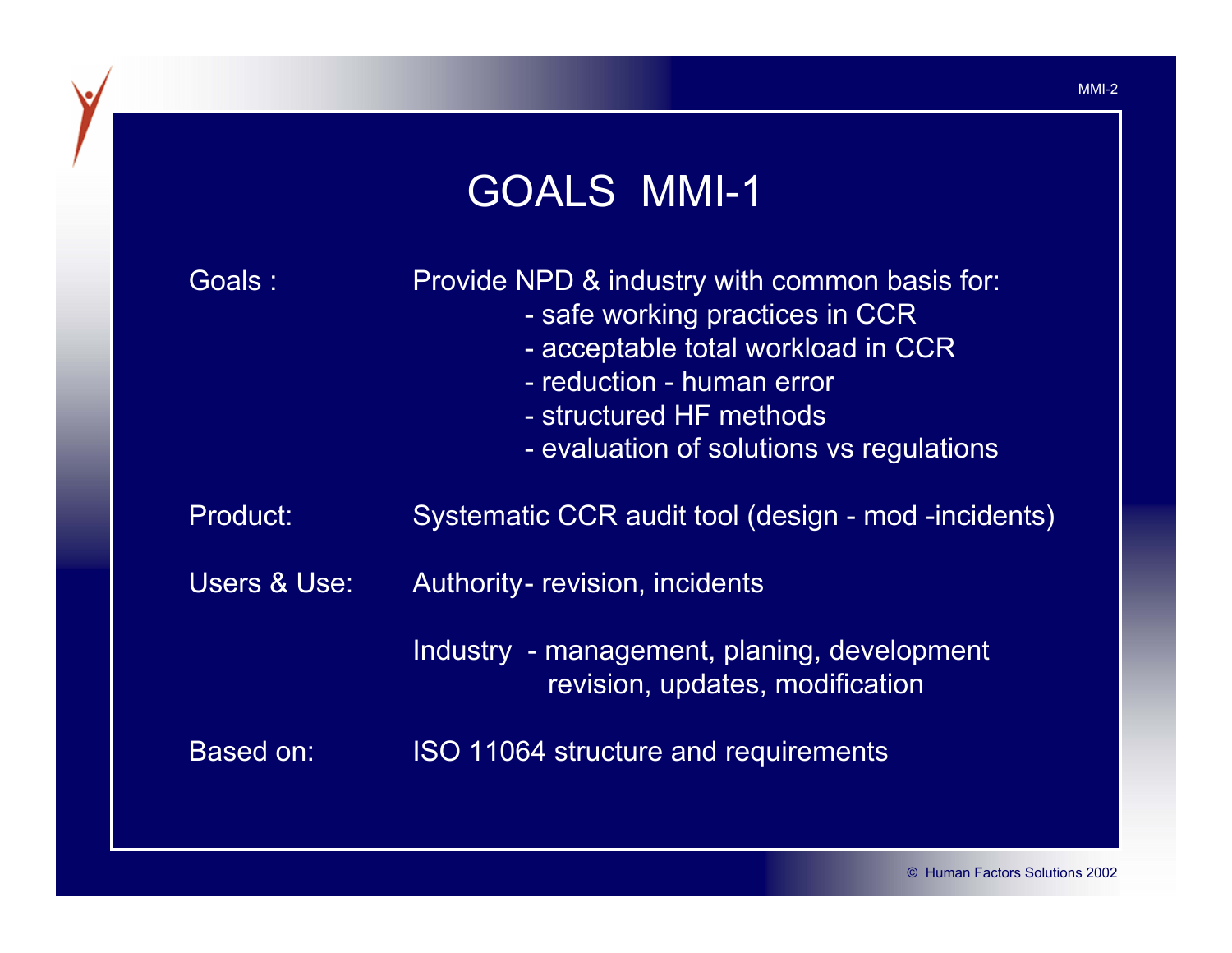#### MMI 1 = ISO 11064 +

- •• Introduction
- •• Information sources
- •Review guidance
- •Audit questions
- •167 pages in English

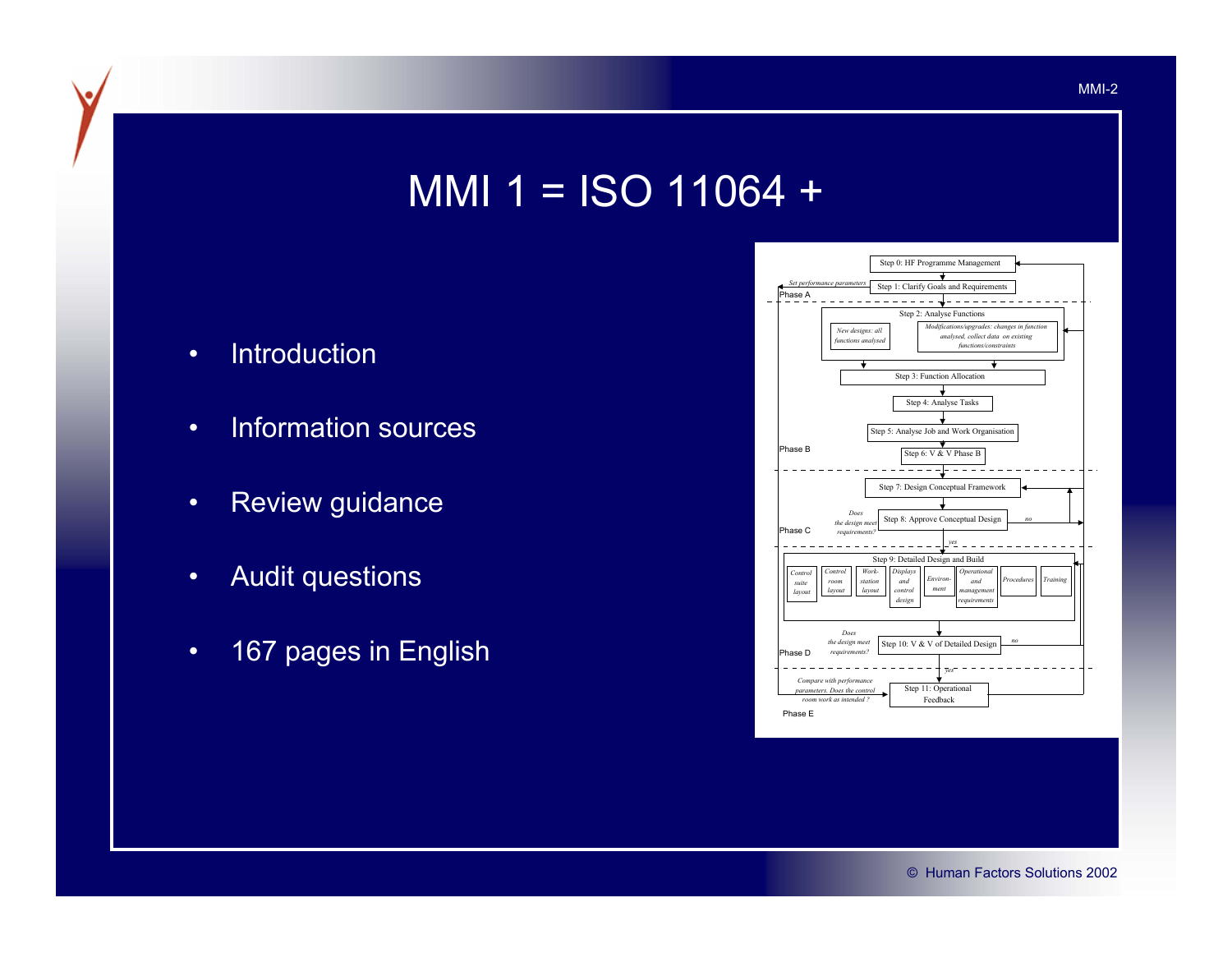# MMI-2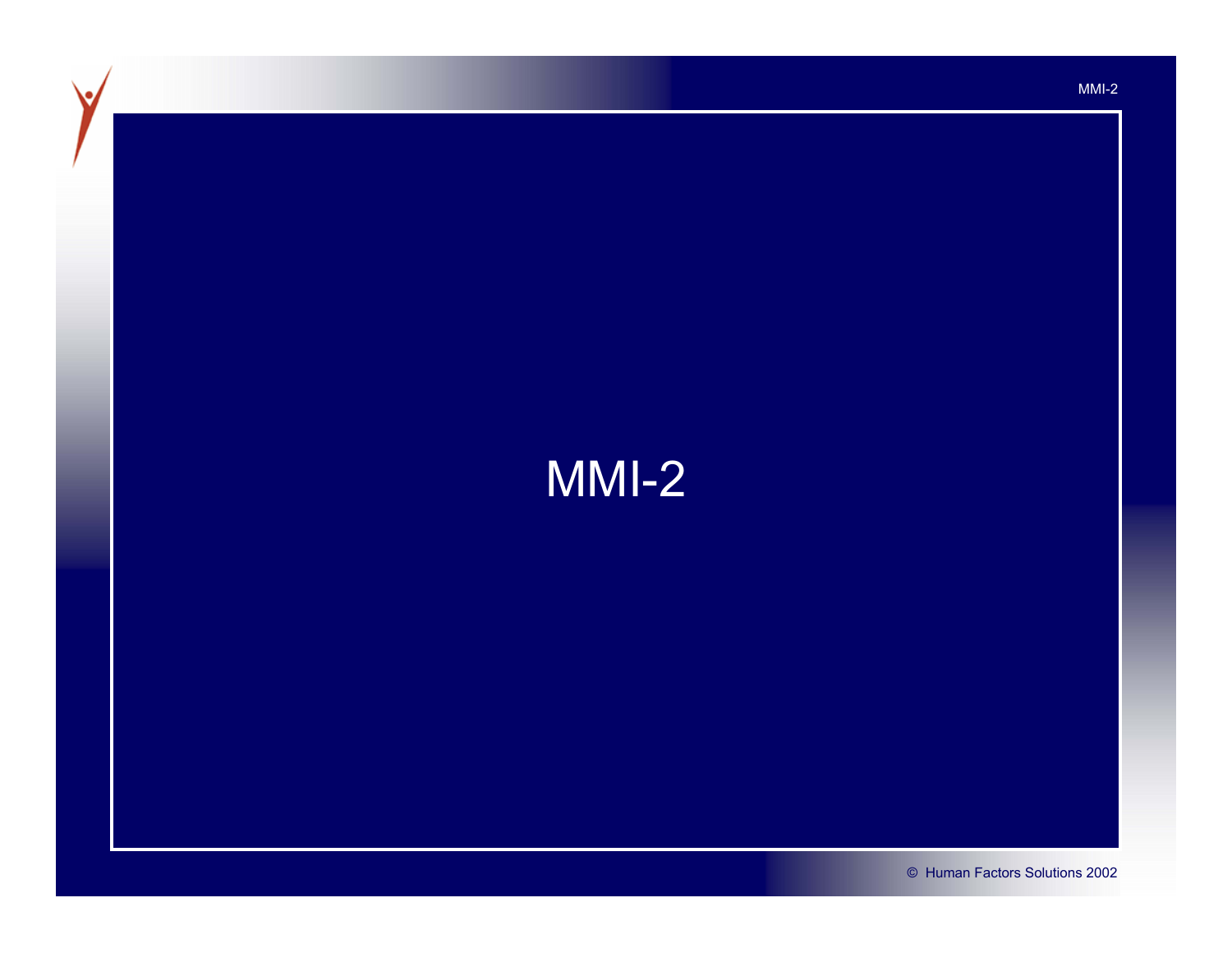#### GOALS MMI-2

#### As for MMI -1

#### Revise and update, simplify and improve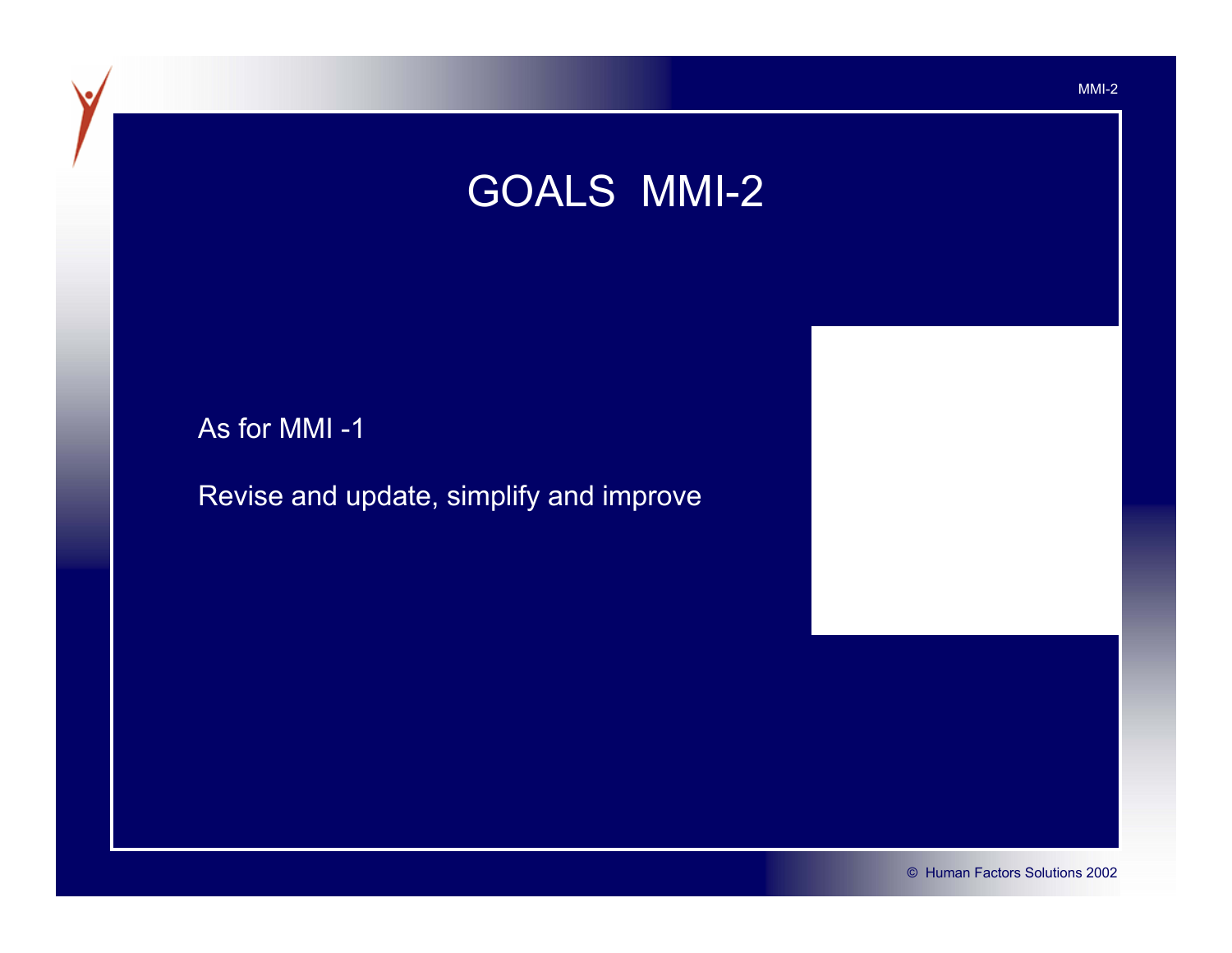### DELIVERABLES MMI-2

- 1. Revision Norwegian and English
- 2. Presentation material MMI-2
- 3. Project plan other cabins

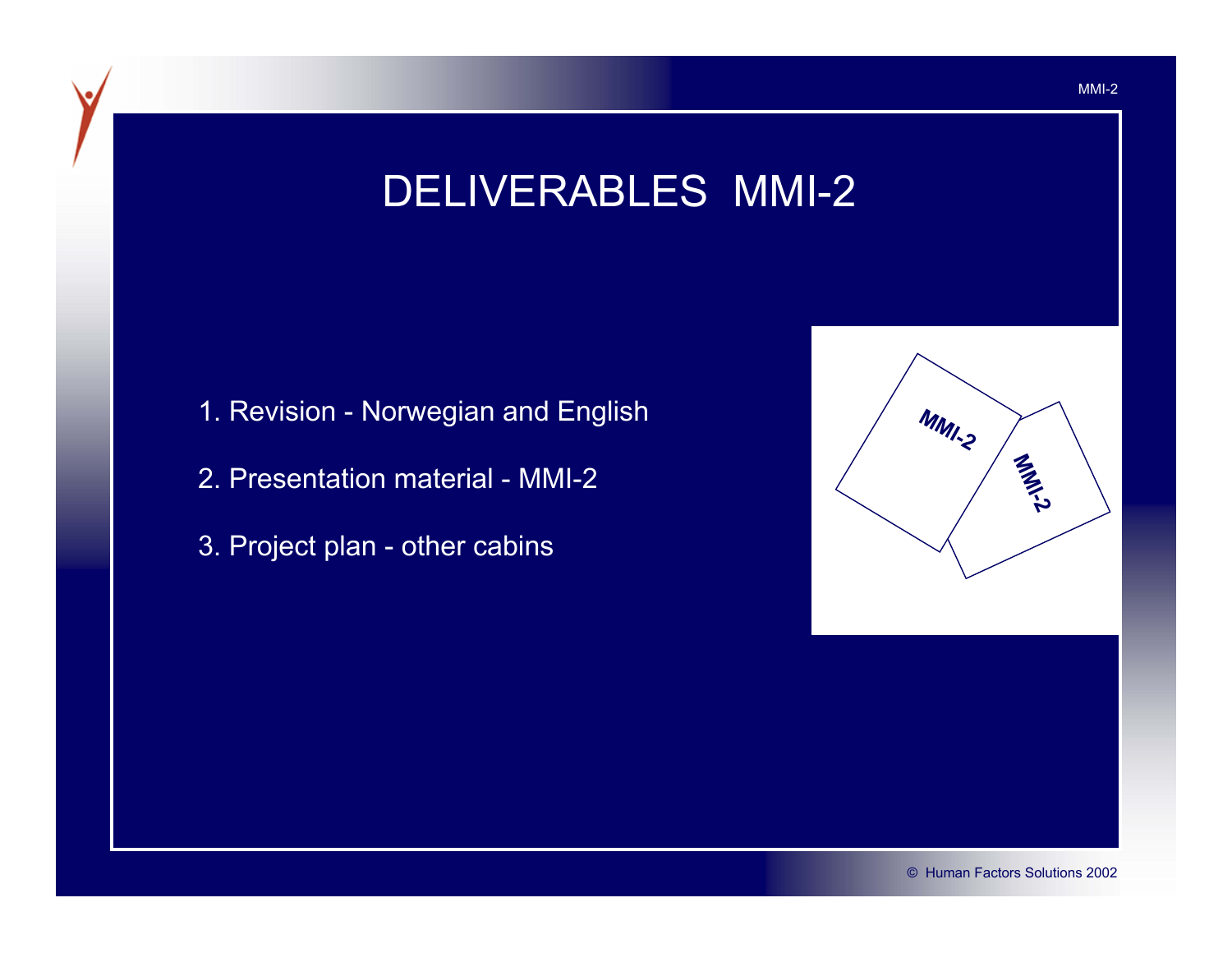### PROJECT PLAN MMI-2

- 1. Clarify goals, requirements and specification
- 2. Interview stakeholders
- 3. Observe use/audit of MMI-1
- 4. Test use of MMI-1
- 5. Review alternative methods, standards etc.
- 6. Develop and test concepts
- 7. Develop MMI-2
	- Presentation material
	- Project plan for other cabins

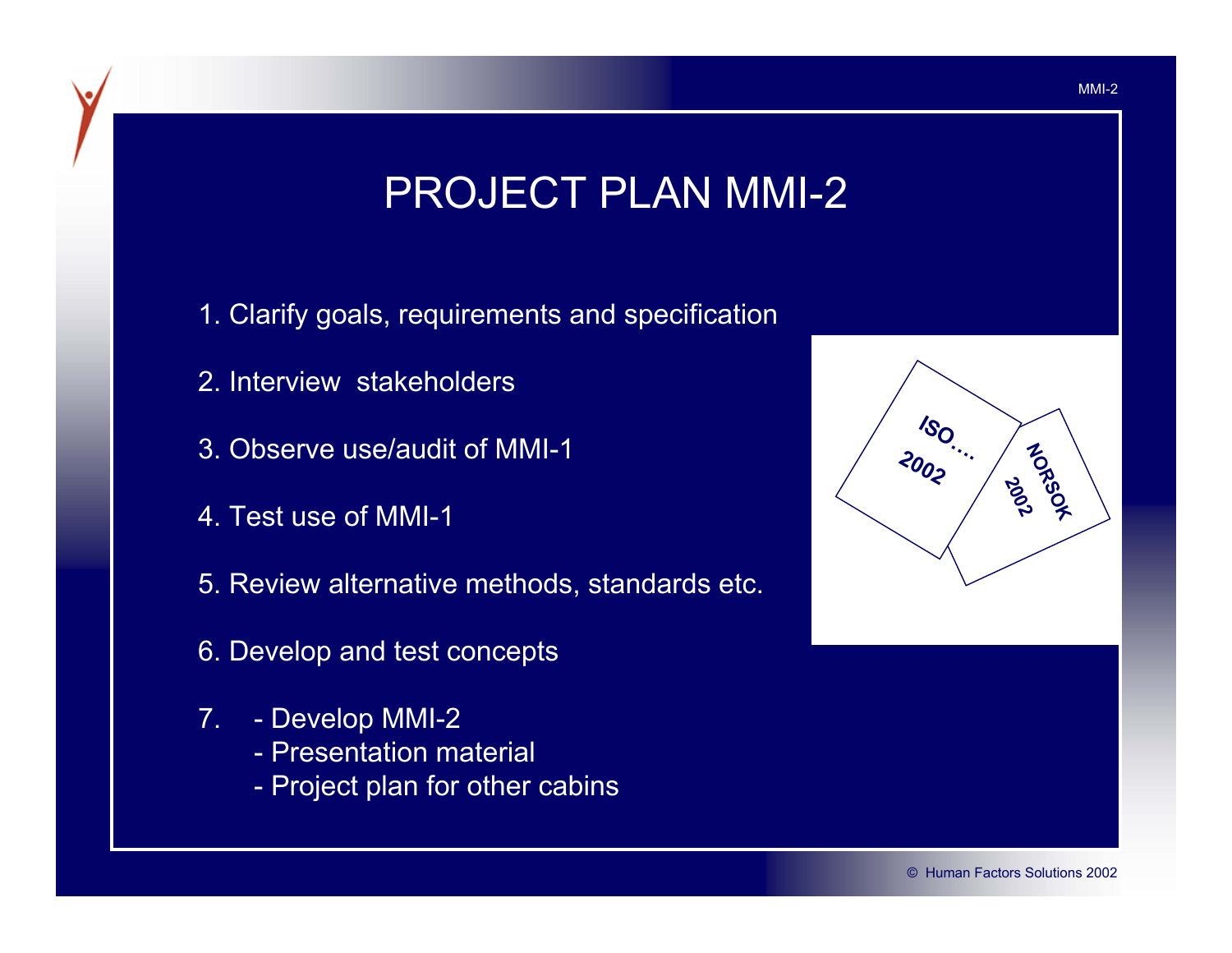### PRELIMINARY RESULTS - MMI 1

Systematic / useful

+

Professional content

Checklists useful

Puts HF on map

Not easy to use / Too large

Where to start ?

--

Iterative process unclear

Not related to oil industry

No change - human error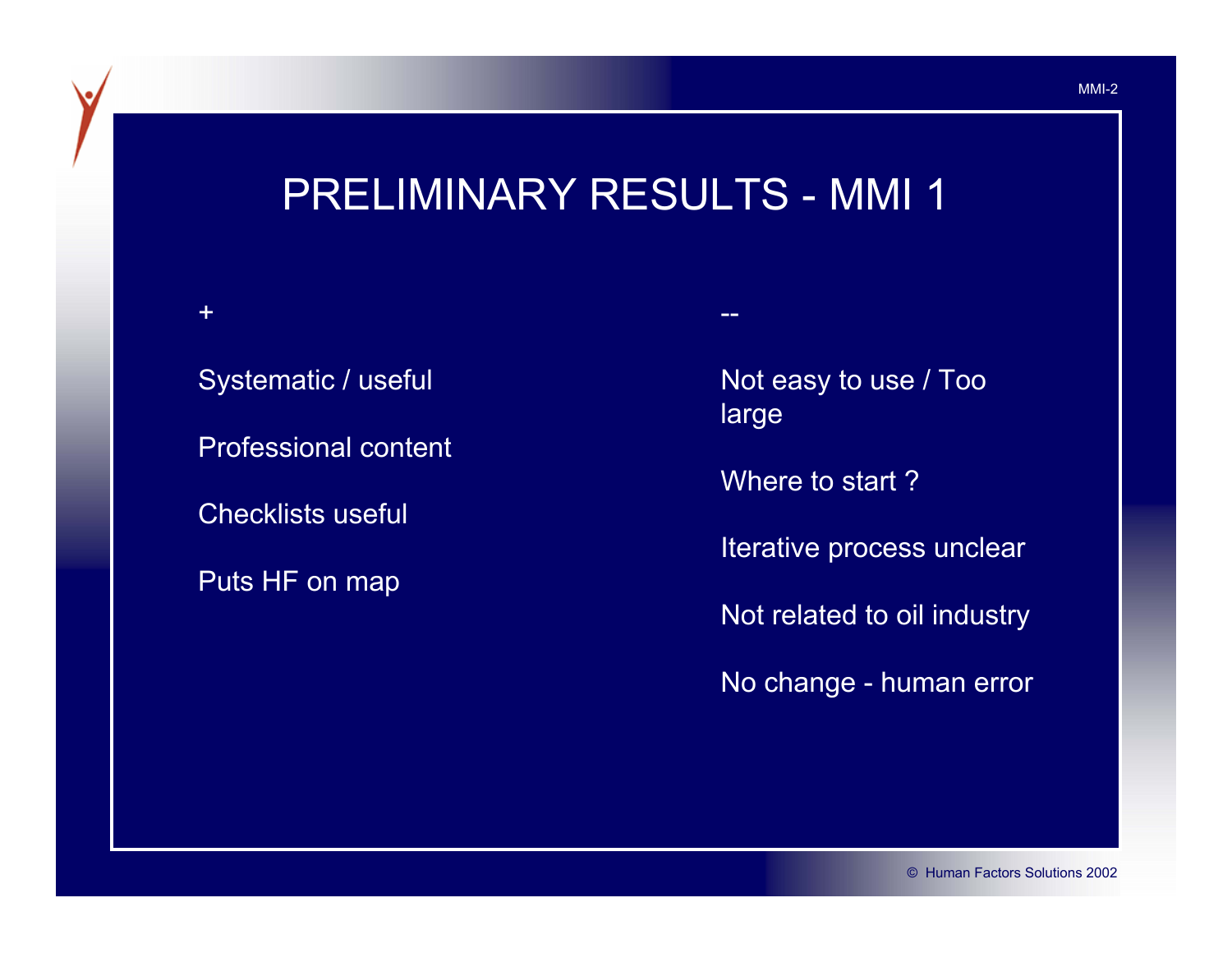## PRELIMINARY REQUIREMENTS 1/2

#### TECHNICAL CONTENTS

- Reduce volume BUT more examples, checklists, guidance !
- Simplify / userfriendly navigation
- Prosess vs results based ?
- Audit tool / design guide ?
- Add Human Error Assessment, HCI, Alarm Philosophy, +++
- MMI-2 tool to get 1 answer from 10 different operators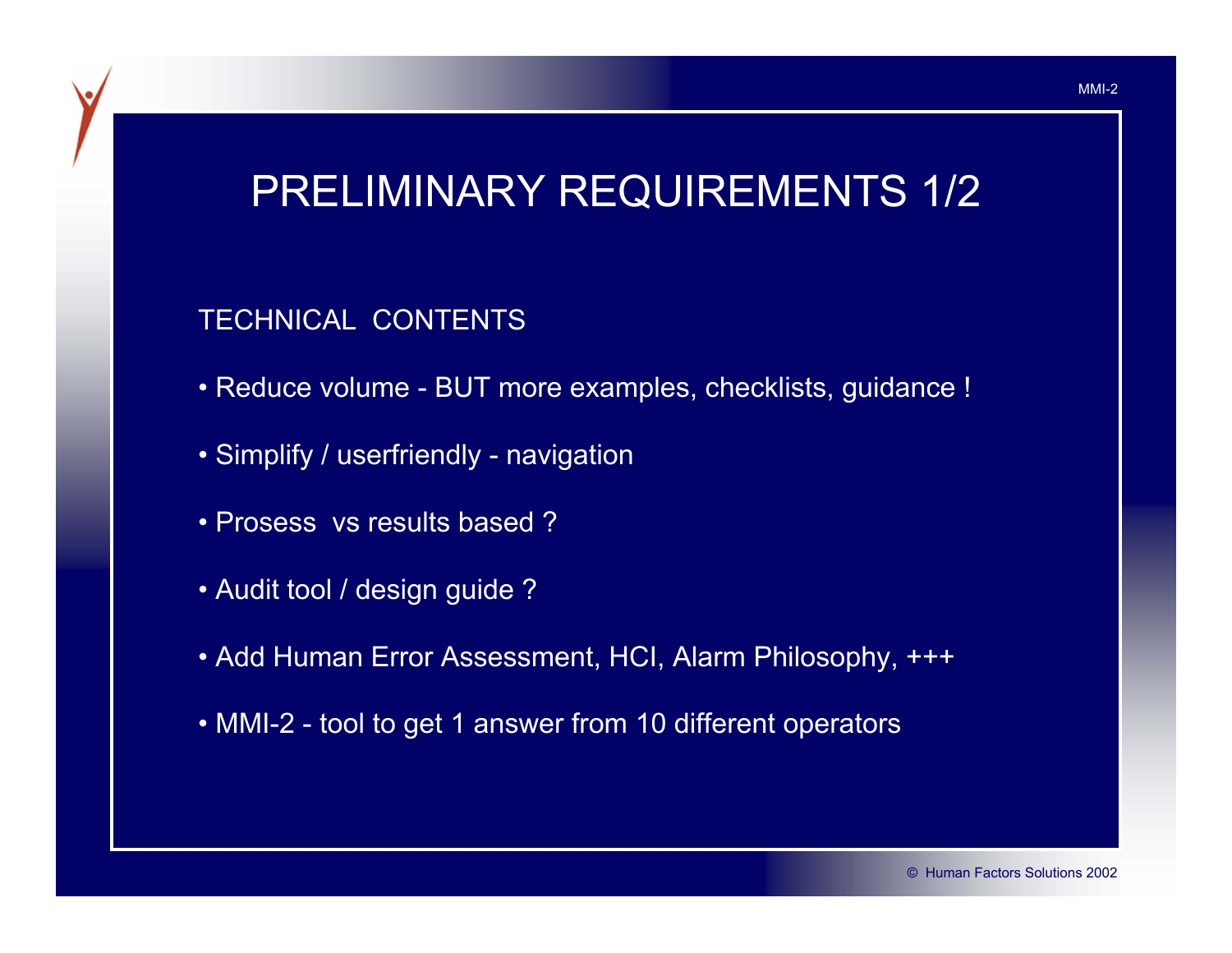## PRELIMINARY REQUIREMENTS 2/2

#### **ORGANISATION**

- Experience transfer first
- Merge chapters
- Emphasize iteration
- Seperate parts: Users

#### INTRODUCTION MMI-2

- Involve industry: (Ref. group)
- Overview & detailed workshops

| <b>Design</b> |  |
|---------------|--|
|               |  |
| <b>Test</b>   |  |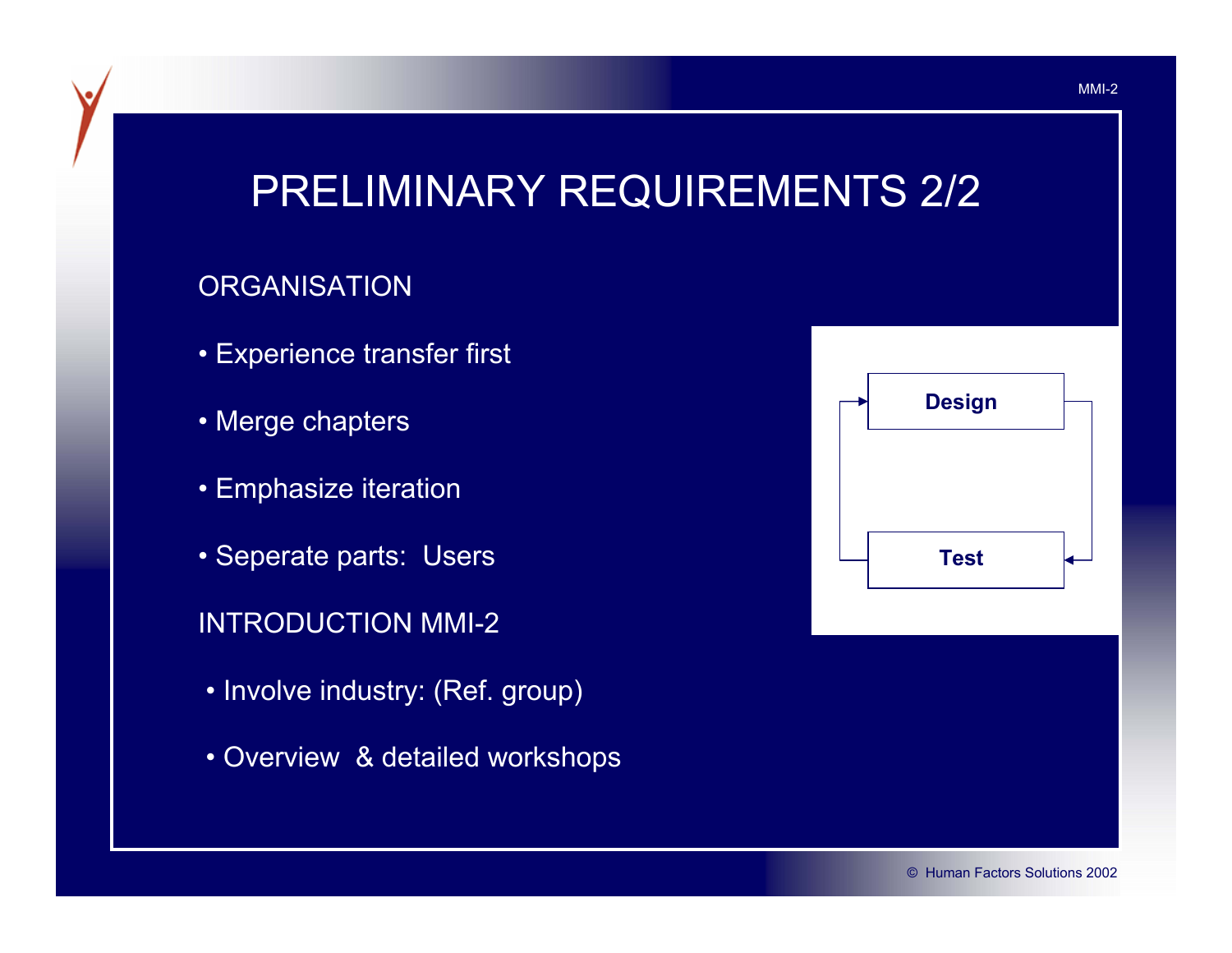### PRELIMINARY CONCEPTS

#### ORGANISATION

- Requirements
- Regulations
- Topic
- Design prosess
- Users
- Examples

Combinations Etc.

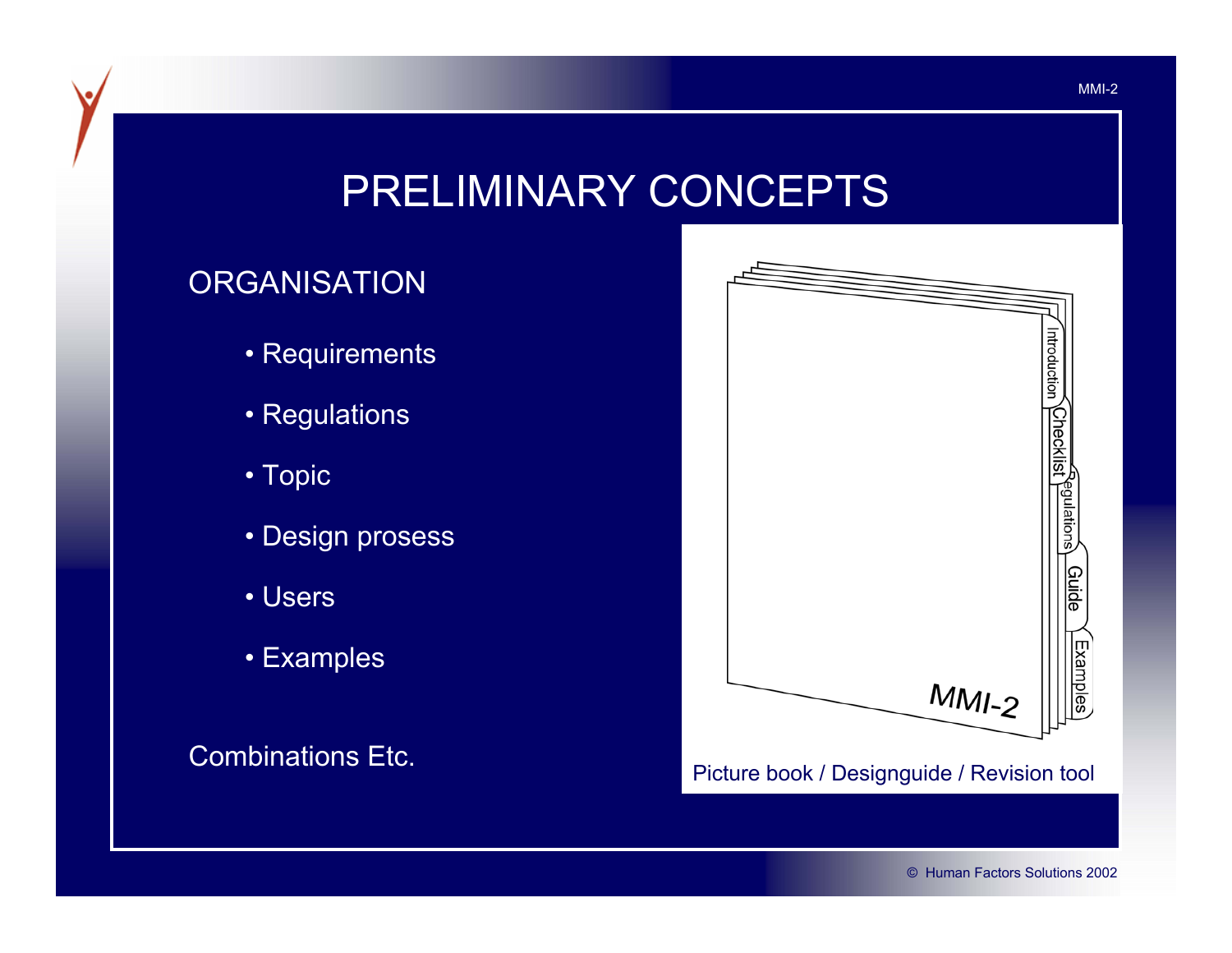#### **DATABASE**